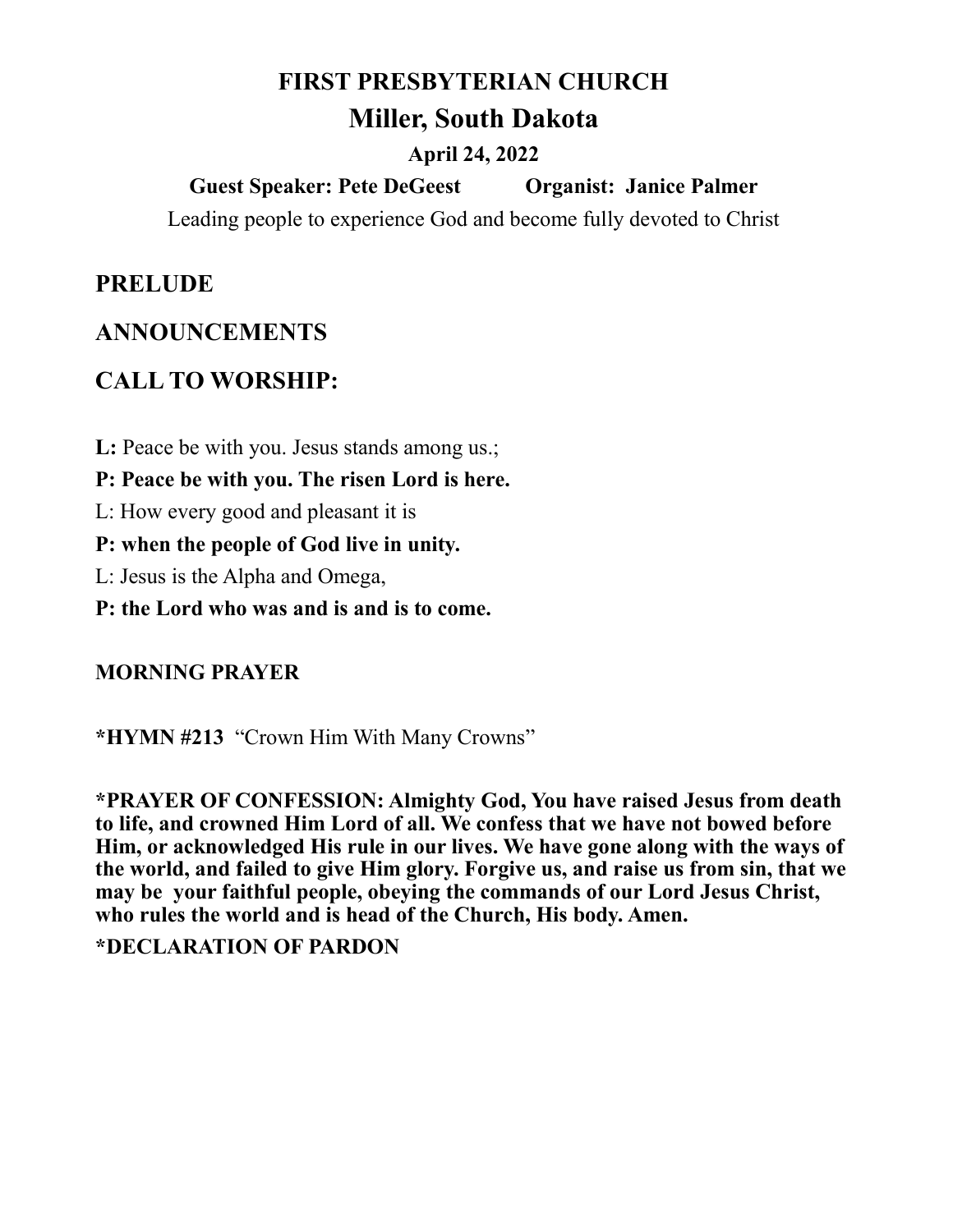### **\*GLORIA PATRI \*GREETING ONE ANOTHER**

**PRAYER FOR ILLUMINATION RESPONSIVE READING: Genesis18: 1-8** (p. 12 in pew Bible)

**CHILDREN'S TIME CHOIR ANTHEM:** "10,000 Reasons (Bless the Lord)"

**GOSPEL READING: John 20: 19-31** (p 879 in pew Bible) **Acts 5:27-32** (p 885 in pew Bible) **SERMON:** "Peace Be With You" **PASTORAL PRAYER AND LORD'S PRAYER**

**\*HYMN # 338** "He Leadeth Me, O Blessed Thought!"

**INVITATION TO OFFERING ---OFFERTORY PRAYER OF DEDICATION \*DOXOLOGY PRAYER OF DEDICATION**

**HYMN # 434** "Glorious Things of Thee are Spoken"

Children are dismissed to Sunday School **\*CHARGE AND BENEDICTION** 

*\*Please stand if you are able.*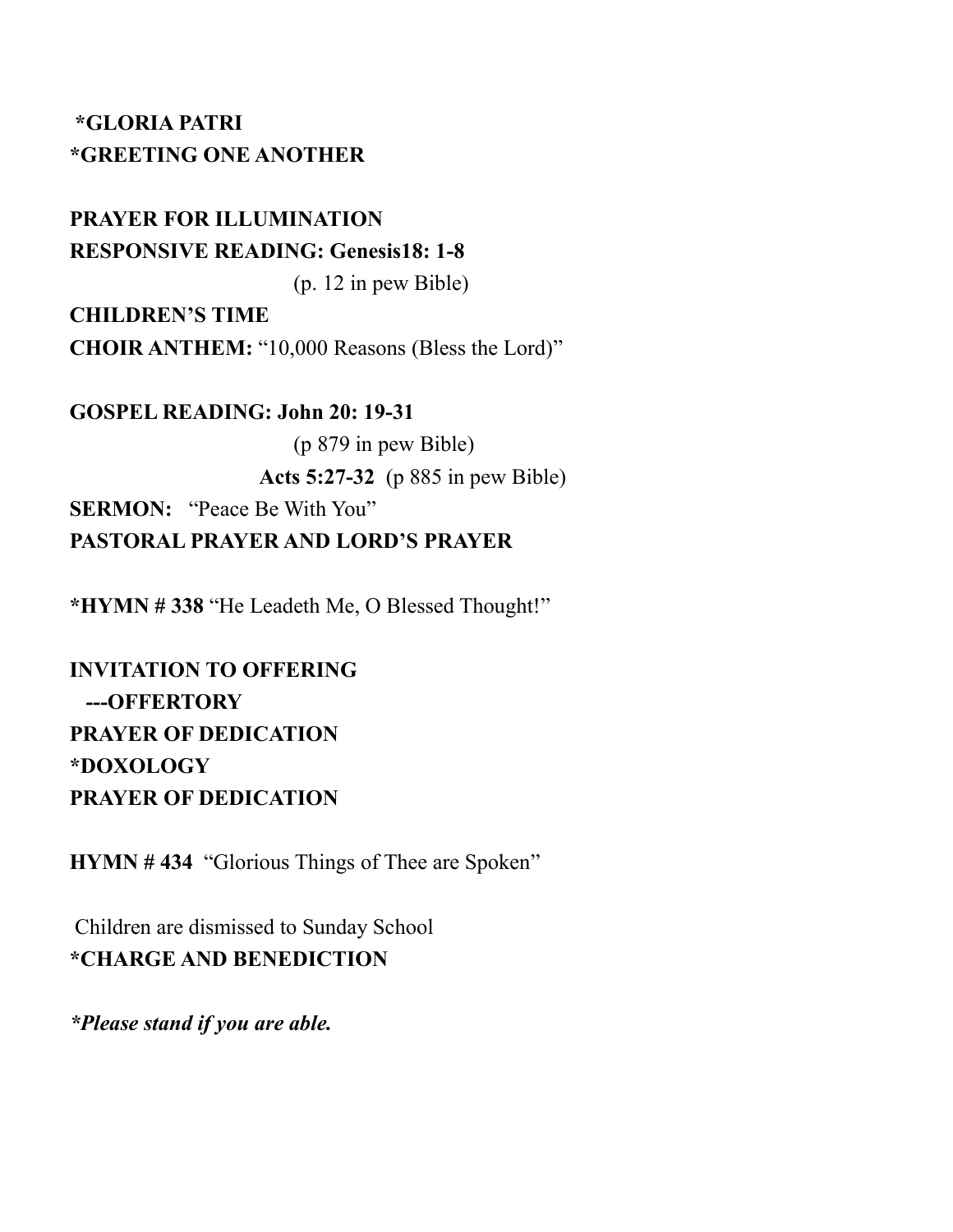#### **ANNOUNCEMENTS**

#### **REMEMBER:**

 **\*Guests, we welcome you.** Please sign the guest book by the front door before you leave. \***Large print bulletins are available.** 

If you would like one, please pick one up as you come into the sanctuary.

\***Let the Deacons know** if you or someone you are aware of

is hospitalized, in need of a visit, or prayers.

 **\*An usher will be available to help** people up and down the stairs or in and out of the elevator

### **OUR CHURCH APRIL 24- APRIL 30**

| Sun., April 24:   | Worship at 10:00 A.M                         |
|-------------------|----------------------------------------------|
|                   | Happy Birthday: Mike Mentzer, Storm Johnsen, |
|                   | and Evan Wieseler                            |
|                   | Wed., April 27: Choir practice at 7:00       |
|                   | Happy Anniversary: Rich & Becky Nelson       |
| Thurs., April 28: | Happy Birthday: Rya Wagner                   |
| Sat., April 30:   | Happy Birthday: Maralyn Carder               |
|                   | Happy Anniversary: Tammie & Gordon Gross     |

| <b>Greeter today:</b>                                      | Riley & Chelsea Pugh |
|------------------------------------------------------------|----------------------|
| <b>Student Greeters today:</b>                             | Jake & Jordyn Pugh   |
| <b>Greeters for May 1:</b>                                 | Laura & Clay Duxbury |
| <b>Student Greeters for May 1:</b> Harper & Hadlee Duxbury |                      |

| <b>Ushers for April:</b>         | Kevin Hofer & Greg Haar      |
|----------------------------------|------------------------------|
| <b>Ushers for May:</b>           | Jeff & Peggy Meyer,          |
|                                  | David & Dee Sivertsen        |
| <b>Student Ushers today:</b>     | Ben Wangsness & Jayce Pugh   |
| <b>Student Ushers for May 1:</b> | Cody & Carter Fanning        |
| <b>Deacons for May:</b>          | Gayle Vrooman & Dwan DeGeest |

Attendance for last week: 118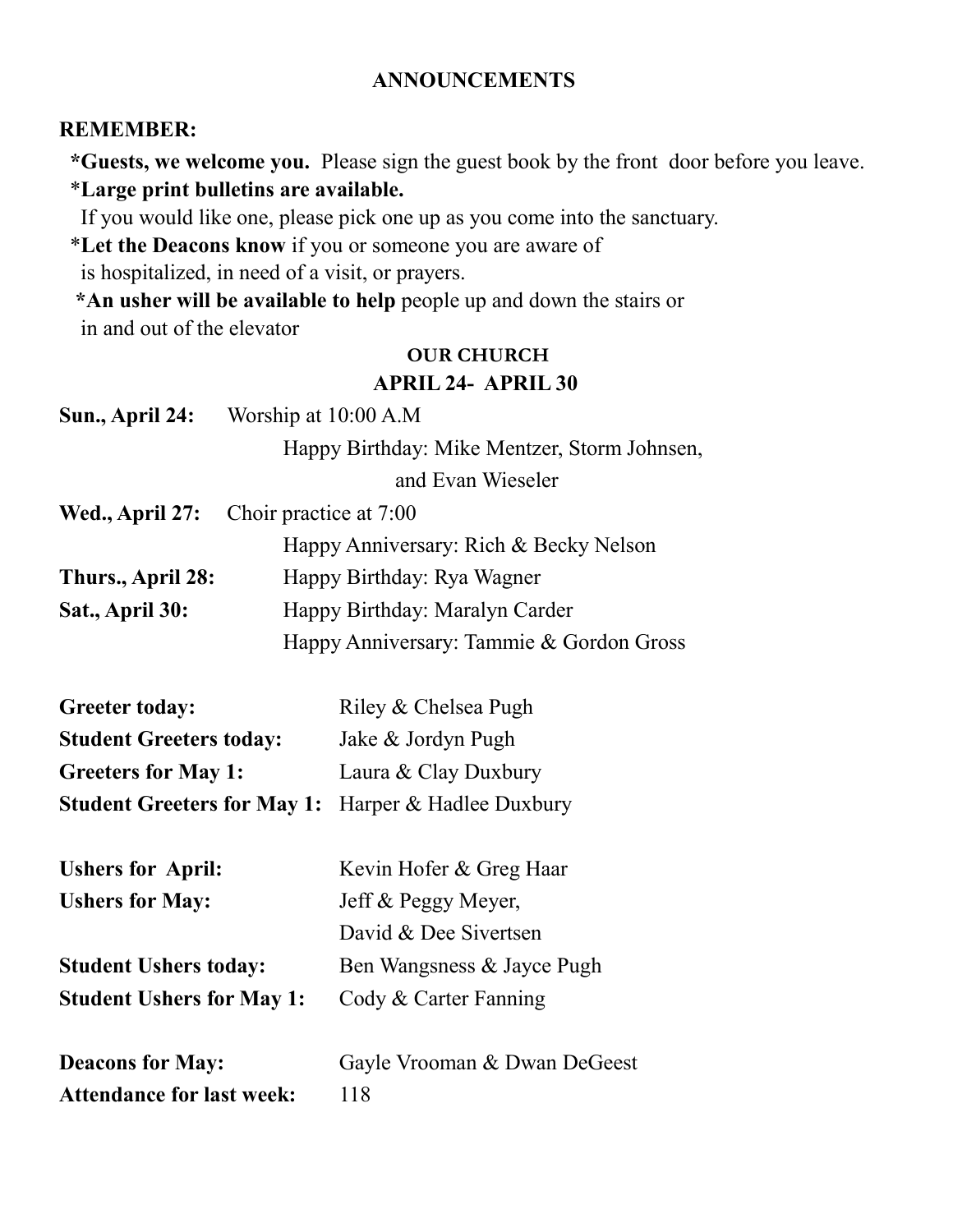# **FYI:**

1. Our Church would like to get e-mail addresses of our members. If you could e-mail me at my address of [secretary@firstpresmiller.org,](mailto:secretary@firstpresmiller.org) I can save your addresses or please get them to me in writing if e-mailing is not an option. Thank you. Patty

### *2. Please let the office know if I am missing any birthdays or anniversaries. Thank you!*

## **3. Offering for April 17:** \$ 1,910.50

*4.* Just a reminder to check out our Church's website every week at millerpresby.com. We have a new "interim information" button on the left hand side-bar that will take you to a page of information and that week's "happenings", and it will be updated as needed each week . It will help everyone to stay up-to-date on dates, events, etc. in our church community! Also if you have anything that you like to see included on the website and/or share photos of our church events and dates, please email Dee Sivertsen at [deesiv@gmail.com.](mailto:deesiv@gmail.com) *Thank you!*

#### **6**. **Our new email for the church is [PresbyPastorMiller@gmail.com.](mailto:PresbyPastorMiller@gmail.com) Please update this in your contacts files. Thank you!**

### **OPENING SONG Great Is the Lord**

Great is the Lord, He is holy and just; By His power we trust in His love. Great is the Lord, He is faithful and true; By His mercy He proves He is love.

Great is the Lord, and worthy of glory! Great is the Lord, and worthy of praise! Great is the Lord, now lift up your voice, Lift up your voice. Great is the Lord! Great is the Lord!

### **GLORIA PATRI**

Glory be to the Father, and to the Son and to the Holy Ghost. As it was in the beginning, is now and ever shall be, world without end. Amen.

### **DOXOLOGY**

Praise God, from whom all blessings flow, Praise Him all creatures, here below, Praise Him above, ye heavenly host. Praise Father, Son, and Holy Ghost. Amen.